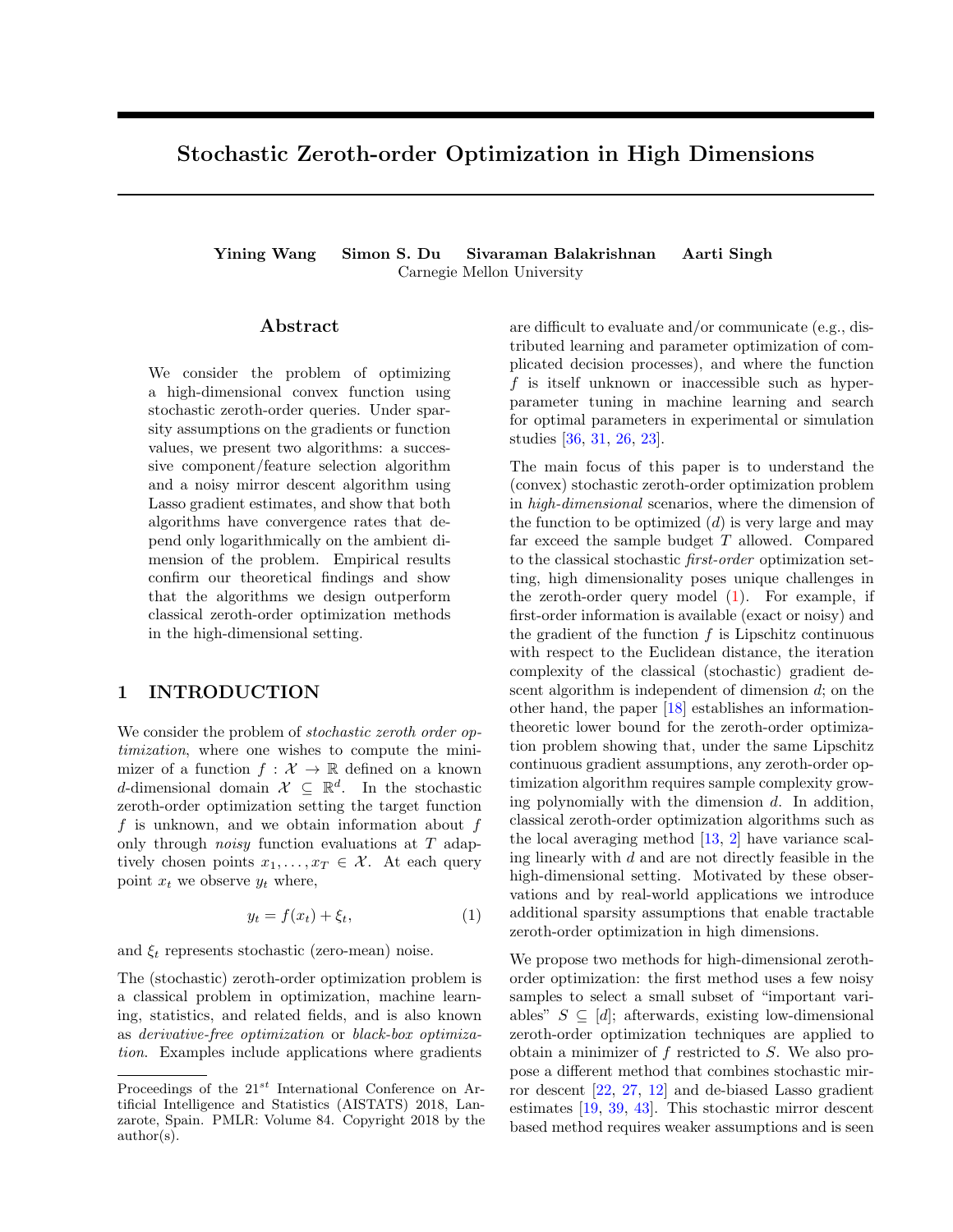to outperform the variable selection based method in simulations.

### 1.1 Related work

We conclude this section with a discussion of related works. The zeroth-order optimization problem and its extension to bandit convex optimization have been extensively studied in the machine learning and optimization literature. The paper [13] considers a locally smoothed surrogate of f whose gradients can be unbiasedly estimated under the zeroth-order query model (1) and provides sub-linear regret bounds for the bandit convex optimization problem; the bounds in this setting were later improved by [2, 35, 16] under additional smoothness and strong convexity assumptions. Using techniques beyond gradient-based optimization, [18, 3, 8] achieved tight dependency on the samplebudget T, often obtaining worse dependency on the dimension d.

There is a rich literature on sparse (high-dimensional) optimization in the classical optimization setup, where the gradients of the objective function  $f$  can be exactly or approximately (unbiasedly) computed, such as by sampling when the objective is a finite sum  $[20]$ . Mirror descent [28] is the classical approach for optimization with non-standard geometry and has been applied to problems with  $\ell_1$ , sparsity or simplex constraints [6, 1, 34, 22, 27, 14]. Alternative methods such as coordinate descent [33] and the homotopy method [42] were developed to achieve faster convergence. We remark that the first-order settings, even with noisy/stochastic gradient oracles, are very different from zeroth-order optimization because in first-order optimization the approximate gradient estimation is usually assumed to be unbiased with respect to the gradient of the original function, which is generally not possible in zerothorder settings.

Bayesian optimization [36] considers the same problem of optimizing an unknown function through zerothorder query points. Typically, in Bayesian optimization the objective function  $f$  is not assumed to be convex, and the convergence rate generally scales exponentially with problem dimension d [9, 32].

The papers [4, 5] consider the zeroth-order optimization problem and apply compressed sensing and sparse recovery techniques to estimate both gradients and Hessians, and incorporate these in a trust-region algorithm. While the high-level ideas are similar, our algorithms are gradient-based because recovery of Hessian matrices are not always computationally desirable, especially in the high-dimensional settings. Furthermore, no explicit finite-sample convergence rates were established in [4, 5].

Lasso and  $\ell_1$ -penalized methods have seen great success in the fields of sparse signal recovery and highdimensional statistical estimation [38, 10, 11]. Theoretical properties of Lasso such as  $\ell_p$  error bounds and model selection consistency are well understood  $[21, 44, 7, 41, 30]$ . Recently, there has been growing interest in "de-biasing" the Lasso estimator in order to build component-wise confidence intervals [19, 43, 39]. We build on such de-biasing procedures in order to obtain improved rates of convergence in sparse zerothorder optimization problems.

# 2 PROBLEM SETUP

In this section we introduce some notation that we use throughout the paper before formally introducing the structural assumptions we work under and the loss metric we consider.

### 2.1 Additional notation

We write  $f(n) \lesssim g(n)$  or  $f(n) = \mathcal{O}(g(n))$  if there exists a constant  $C > 0$  such that  $|f(n)| \leq C|g(n)|$  for all  $n \in \mathbb{N}$ . We use  $f(n) \approx g(n)$  if  $f(n) \lesssim g(n)$  and  $g(n) \lesssim$  $f(n)$ . We also use  $\widetilde{\mathcal{O}}(\cdot)$  to suppress poly-logarithmic dependency on  $n$  or  $d$ .

For  $1 \leq p \leq \infty$ , the  $\ell_p$  norm of a vector  $x \in \mathbb{R}^d$  is defined as  $||x||_p := (\sum_{i=1}^d |x_i|^p)^{1/p}$  for  $p < \infty$ , and  $||x||_{\infty} := \max_{1 \leq i \leq d} |x_i|$  for  $p = \infty$ . For two vectors  $x, y \in \mathbb{R}^d$  $x, y \in \mathbb{R}^d$ , the inner product  $\langle \cdot, \cdot \rangle$  is defined as  $\langle x, y \rangle :=$ <br> $\sum_{i=1}^d x_i y_i$ . A univariate random variable X is sub-Gaussian with parameter  $\nu^2$  if  $\mathbb{E}[\exp(a(X - \mathbb{E}X))] \leq$  $\exp{\nu^2 a^2/2}$  for all  $a \in \mathbb{R}$ . A d-dimensional random vector X is sub-Gaussian with parameter  $\nu^2$  if  $\langle X - \rangle$  $\mathbb{E}[X, a]$  is sub-Gaussian with parameter  $\nu^2 ||a||_2^2$  for all  $a \in \mathbb{R}^d$ . A random variable X is sub-exponential with parameters  $(\nu, \alpha)$  if  $\mathbb{E}[\exp(a(X - \mathbb{E}X))] \leq \exp\{\nu^2 a^2/2\}$ for all  $|a| \leq 1/\alpha$ .

#### 2.2 Assumptions and evaluation measures

We make the following assumptions on the target function  $f : \mathcal{X} \to \mathbb{R}$  to be optimized:

- A1 (Unconstrained convex optimization): We take  $\mathcal{X} = \mathbb{R}^d$  and assume that f is convex, i.e. for all  $x, x' \in \mathcal{X}$  and  $\lambda \in [0, 1], f(\lambda x + (1 - \lambda)x') \le$  $\lambda f(x) + (1 - \lambda) f(x').$
- A2 (Minimizer of bounded  $\ell_1$ -norm): We assume there exists  $x^* \in \mathcal{X}$  such that  $f(x^*) = f^* =$  $\inf_{x \in \mathcal{X}} f(x)$  and  $||x^*||_1 \leq B$ ;  $x^*$  does not have to be unique.
- A3 *(Sparsity of gradients)*: We assume that f is differentiable and that there exist  $H > 0$ ,  $s \ll d$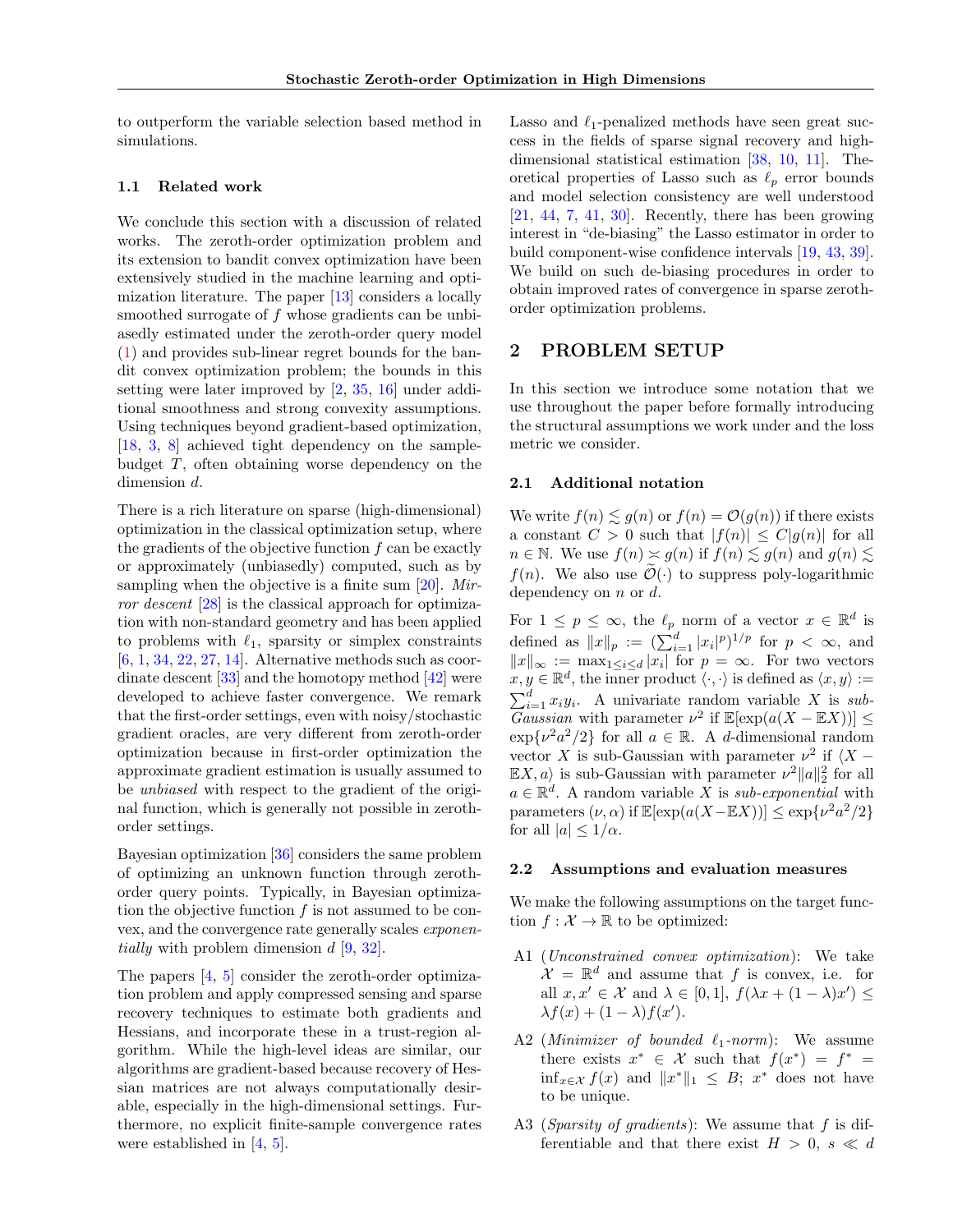such that

$$
\|\nabla f(x)\|_0 \le s, \ \ \|\nabla f(x)\|_1 \le H, \quad \forall x \in \mathcal{X},
$$

where  $||z||_0$  and  $||z||_1$  are the  $\ell_0$  and  $\ell_1$  vector norms; the support of  $\nabla f(x)$  could potentially vary with  $x \in \mathcal{X}$ .

A4 (*Weak sparsity of Hessians*): We assume that f is twice differentiable and there exists  $H > 0$  such that

$$
\|\nabla^2 f(x)\|_1 \le H, \quad \forall x \in \mathcal{X},
$$

where  $||A||_1 := \sum_{i,j=1}^d |A_{ij}|$  is the entry-wise  $\ell_1$ norm of matrix A.

(A3) and (A4) are key assumptions in our paper, which assumes the gradients of f are sparse, and places a weaker sparsity assumption on the Hessian matrices that constrains their  $\ell_1$  norm rather than  $\ell_0$  norm.

We also note that, assuming  $\|\nabla f(x)\|_{\infty}$  and  $\|\nabla^2 f(x)\|_{\infty}$  are both bounded, both (A3) and (A4) are implied by the following stronger but more intuitive "function sparsity" assumption:

A5 *(Function sparsity)*: there exists  $S \subseteq [d], |S| \leq s$ and  $f_S : \mathbb{R}^{|S|} \to \mathbb{R}$  such that  $f(x) \equiv f_S(x_S)$ , where  $x_S \in \mathbb{R}^{|S|}$  is the restriction of  $x \in \mathbb{R}^d$  on S.

We motivate Assumptions (A3), (A4) and (A5) from both theoretical and practical perspectives. Theoretically, the sparsity assumption allows us to estimate the gradient at a specific point using  $n \ll d$  noisy zeroth-order queries. On the other hand, (A5) is at least approximately satisfied in many practical applications of zeroth-order optimization. For example, in hyper-parameter tuning problems of learning systems, it is usually the case that the performance of the system is insensitive to some hyper-parameters, essentially implying the sparsity of the gradients and Hessians. Other examples include the optimization of visual stimuli so that certain types of neural responses are maximized or optimizing experimental parameters (pressure, temperature, etc.) so that the resulting synthesized material has optimal quality [31, 26]. For the visual stimuli optimization example, it is well known that the hierarchical organization of the human visual system in the brain into regions such as V1, V4, LO, IT etc. is precisely based on the neural response in these regions being sensitive to specific subsets of low-level and higher-level features such as edges and curves. This in turn implies that the underlying function to be optimized satisfies (A5). Finally, we remark that similar sparsity assumptions have been considered in past work [4, 24] to obtain improved rates of convergence for optimization methods.

**Function:** GRADIENTESTIMATE $(x_t, n, \delta, \lambda)$ . Sample i.i.d. Rademacher  $z_1, \ldots, z_n \in \{1, -1\}^d$ ; Observe  $\widetilde{y}_i = y_i/\delta$ , where  $y_i = f(x_t + \delta z_i) + \xi_i$ ; Let  $(\widehat{g}_t, \widehat{\mu}_t)$  be the solution to Eq. (3); **Output:** the Lasso gradient estimate  $\hat{g}_t$  and  $\hat{\mu}_t$ .

Algorithm 1: Lasso gradient estimate

Evaluation measures: Let  $T$  be the number of queries an algorithm  $\mathcal A$  is allowed to make in the model  $(1)$ , and denote by  $x_1, \ldots, x_T \in \mathcal{X}$  the points at which A makes queries, before producing a final estimate  $x_{T+1}$ . The performance of an optimization algorithm  $\mathcal A$  can be measured in two ways:

- simple regret  $R_{\mathcal{A}}^{S}(T) := f(x_{T+1}) f^{*};$
- cumulative regret  $R_{\mathcal{A}}^{\mathsf{C}}(T) := \frac{1}{T} \sum_{t=1}^{T} f(x_t) f^*$ .

The simple regret  $R^{\mathsf{S}}_{\mathcal{A}}(T)$  coincides with the classical definition of optimization error and depends only on  $x_{T+1}$ , while the cumulative regret  $R^{\mathsf{C}}_{\mathcal{A}}(T)$  (used extensively in online learning problems) is also affected by the quality of intermediate query points  $\{x_t\}_{t=1}^T$ . Note that both  $R^{\mathsf{S}}_{\mathcal{A}}(T)$  and  $R^{\mathsf{C}}_{\mathcal{A}}(T)$  are random variables, with randomness in measurement error  $\{\xi_t\}_{t=1}^T$ and the intrinsic randomness in  $A$ . Finally, we remark that the simple regret can always be upper bounded by the cumulative regret for convex problems, since for any algorithm A that has small  $R^{\mathsf{C}}_{\mathcal{A}}(T)$ , taking  $x_{T+1} = \frac{1}{T} \sum_{t=1}^{T} x_t$  achieves a simple regret  $R^{\mathsf{S}}_{\mathcal{A}}(T) \leq R^{\mathsf{C}}_{\mathcal{A}}(T).$ 

### 3 LASSO GRADIENT ESTIMATION

In this section we introduce the Lasso gradient estimator, which plays a central role in both our algorithms. More specifically, for any  $x_t \in \mathcal{X}$ , the Lasso gradient estimator uses  $n \ll d$  samples to estimate the unknown gradient  $g_t := \nabla f(x_t)$ . The high-level idea is to consider  $n \ll d$  random samples near the point  $x_t$ , and to then formulate the gradient estimation problem as a biased linear regression system. The Lasso procedure (and its variants) can then be applied to obtain a consistent estimator under certain sparsity assumptions on  $\{g_t\}_{t=1}^T$ .

Fix an arbitrary  $x_t \in \mathcal{X}$  and let  $z_1, \ldots, z_n \in {\{\pm 1\}}^d$ be n samples of i.i.d. binary random vectors such that  $Pr[z_{ij} = 1] = Pr[z_{ij} = -1] = 1/2$ , where  $i \in [n]$  and  $j \in [d]$ . Let  $\delta > 0$  be a probing parameter which will be specified later, and  $y_1 = f(x_t + \delta z_1) + \xi_1, \ldots, y_n =$  $f(x_t + \delta z_n) + \xi_n$  be the *n* observations (1) under random perturbations (scaled by  $\delta$ )  $z_1, \ldots, z_n$  of  $x_t$ . Using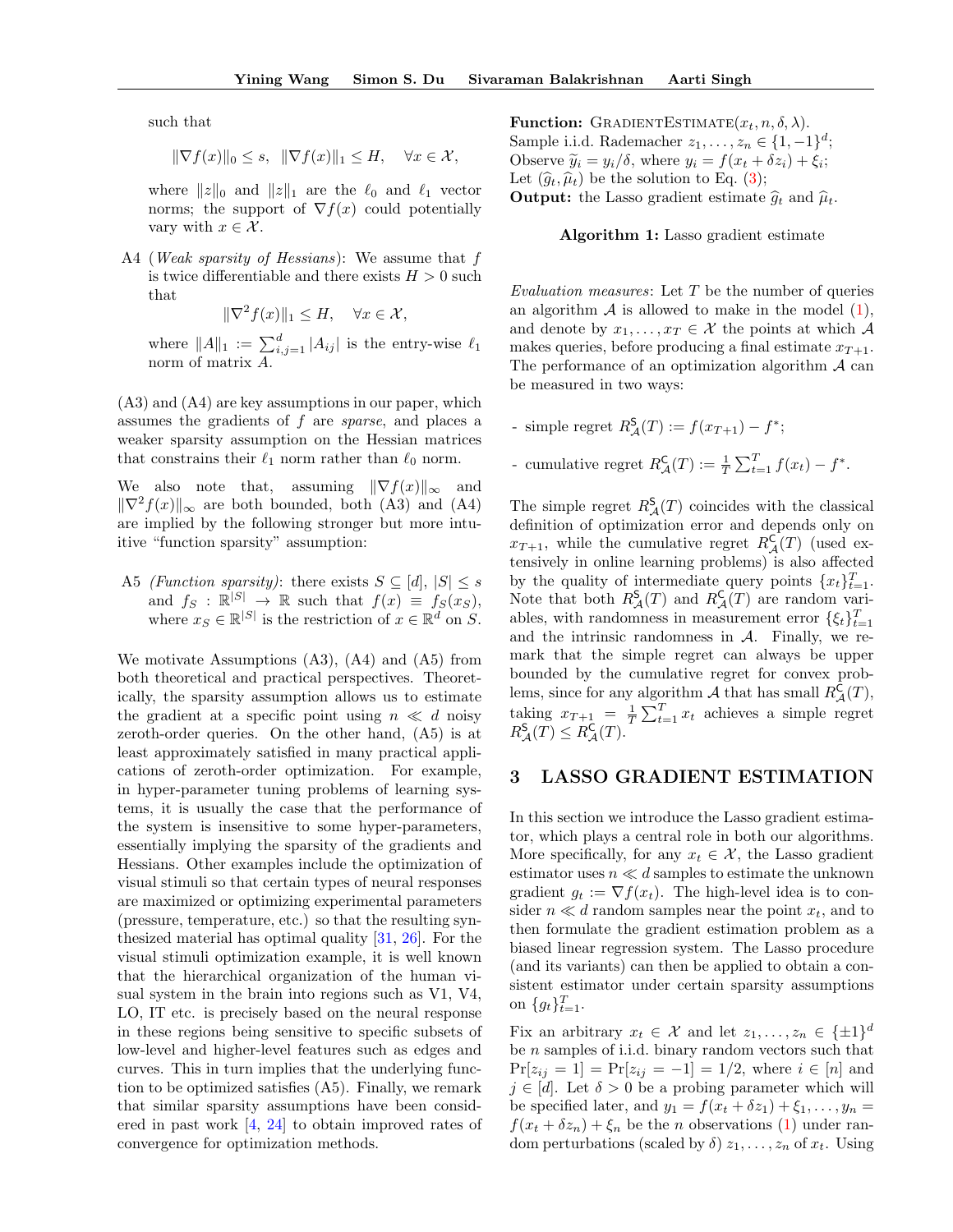**Input:** sample budget T, parameters  $\eta$ ,  $\delta$ ,  $\lambda$ , sparsity level s, minimizer norm upper bound B  $\text{Initialization: } x_0 = 0, T' = \lfloor T/2s \rfloor; \, S_0 = \emptyset, \, S_{-1} \neq \emptyset, \, t = 0; \, \mathcal{X} = \{x \in \mathcal{X} : \|x\|_1 \leq B\};$ while  $|\widehat{S}_t| < s$  and  $t < s$  and  $\widehat{S}_t \neq \widehat{S}_{t-1}$  do  $t \leftarrow t + 1$ ; Gradient estimation:  $\hat{g}_t \leftarrow \text{GRADIENTESTIMATE}(x_{t-1}, T', \delta, \lambda);$ 

Thresholding:  $S_t \leftarrow S_{t-1} \cup \{i \in [d] : ||\widehat{g}_t|_i| \geq \eta\};$ 

Run finite-difference algorithm from [13] on  $f_{\hat{S}_t}$  with T' queries, feasible region X and starting point  $x_{t-1}$ ; suppose the output is  $x_t$ ;

#### end

**Output:**  $x_{T+1} = x_t$  if  $|\hat{S}_t| = s$  and  $x_{t-1}$  otherwise.

Algorithm 2: The successive component selection algorithm

first-order Taylor expansions with Lagrangian remainders, the normalized  $\tilde{y}_i := y_i/\delta$  can be written as

$$
\widetilde{y}_i = \frac{f(x_t + \delta z_i) + \xi_i}{\delta}
$$
\n
$$
= \delta^{-1} f(x_t) + g_t^\top z_i + \frac{\delta}{2} z_i^\top H_t(\kappa_i, z_i) z_i + \delta^{-1} \xi_i
$$
\n
$$
:= \mu_t + g_t^\top z_i + \varepsilon_i,\tag{2}
$$

where  $\mu_t = \delta^{-1} f(x_t)$ ,  $\varepsilon_i = \frac{\delta}{2} z_i^\top H_t(\kappa_i, z_i) z_i + \delta^{-1} \xi_i$  and  $H_t(\kappa_i, z_i) = \nabla^2 f(x_t + \kappa_i \delta z_i)$  for some  $\kappa_i \in (0, 1)$ .

Eq. (2) shows that, essentially, the question of estimating  $q_t = \nabla f(x_t)$  can be cast as a linear regression model with design  $\{z_i\}_{i=1}^n$ , unknown parameters  $(\mu_t, g_t) \in \mathbb{R}^{d+1}$  and noise variables  $\{\varepsilon_i\}_{i=1}^n$  whose bias (i.e.,  $\mathbb{E}[\varepsilon_i|z_i,x_t]$ ) goes to 0 as  $\delta \to 0$ , at the expense of increasing variance. Since  $q_t$  is a sparse vector as a consequence of (A3), one can use the Lasso [38] to obtain an estimate of  $g_t$  and  $\mu_t$ :

$$
(\widehat{g}_t, \widehat{\mu}_t) = \underset{g \in \mathbb{R}^d, \mu \in \mathbb{R}}{\arg \min} \frac{1}{n} \sum_{i=1}^n (\widetilde{y}_i - g^\top z_i - \mu)^2 + \lambda ||g||_1 + \lambda |\mu|, \quad (3)
$$

where  $\lambda > 0$  is a regularization parameter that will be specified later. A pseudocode description of the Lasso gradient estimator is given in Algorithm 1. The following lemma shows that with a carefully chosen  $\lambda$ ,  $\widehat{g}_t$  is a good estimate of  $g_t$  in both  $\ell_{\infty}$  and  $\ell_1$  norms. **Lemma 1.** Suppose  $(A1)$  through  $(A4)$  hold. Suppose also that  $n = \Omega(s^2 \log d), n \leq d$  and  $\lambda \geq$  $\delta^{-1}\sigma\sqrt{\log d/n} + \delta H$ . Then with probability  $1 - \mathcal{O}(d^{-2})$ 

$$
\max\{|\widehat{\mu}_t - \mu_t|, \|\widehat{g}_t - g_t\|_{\infty}\} \lesssim \frac{\sigma}{\delta} \sqrt{\frac{\log d}{n}} + \delta H.
$$

Furthermore, with probability  $1 - \mathcal{O}(d^{-2})$  it holds that  $\|\widehat{g}_t - g_t\|_1 \leq 2s \|\widehat{g}_t - g_t\|_{\infty}.$ 

Lemma 1 follows by the standard  $\ell_1$  and  $\ell_\infty$  error bound analyses of the Lasso estimator [7, 25].

However, our model has a subtle difference from the standard high-dimensional regression model in that  $\mathbb{E}[\varepsilon_i | z_i, x_t]$  are not exactly zero. and we provide a detailed proof in the Appendix.

*Remark* 1. The penalization of  $\mu$  in Eq. (3) is in general unnecessary as it is a single component; however, we decide to keep this penalization term to simplify our analysis. Neither the estimation error nor the selection of the tuning parameter  $\lambda$  depend on knowledge of  $\mu_t$ .

Remark 2. Lemma 1 reveals an interesting biasvariance tradeoff controlled by the "probing" parameter  $\delta > 0$ . When  $\delta$  is close to 0, the bias (reflected by  $\mathbb{E}[\varepsilon_i | z_i, x_t]$  resulting from the second-order Lagrangian remainder term  $\frac{\delta}{2} z_i^\top H_t(\kappa_i, z_i) z_i$  is small; however, the variance of  $\hat{g}_t$  is large because the variance of the "stochastic" noise term  $\xi_i/\delta$  increases as  $\delta \rightarrow 0$ ; on the other hand, for large  $\delta$  the stochastic variance is reduced but the bias from first-order approximation of  $f(x_t)$  increases.

### 4 COMPONENT SELECTION

Given the estimation error bound of the Lasso gradient estimator and the stronger "function sparsity" assumption (A5), our first attempt is to use  $\hat{g}_t$  to select a few "relevant" components  $\widehat{S} \subseteq [d], |\widehat{S}| \ll d$ and perform classical low-dimensional zeroth-order optimization restricted to  $\hat{S}$ . The following corollary shows that, the components in S whose gradients have large absolute values can be detected by a thresholding Lasso estimator:

Corollary 1. Suppose the conditions in Lemma 1 hold and let  $\eta = \omega \lambda$  depending on some sufficiently large constant  $\omega > 1$ . Let  $S(\eta) := \{i \in [d] : |\widehat{g}_t|_i| > \eta\}$ be the selected components by thresholding the Lasso estimate  $\hat{g}_t$ . Then with probability  $1 - \mathcal{O}(d^{-2})$ 

$$
\{i \in S : |[\nabla f(x_t)]_i| > 2\eta\} \subseteq S(\eta) \subseteq S.
$$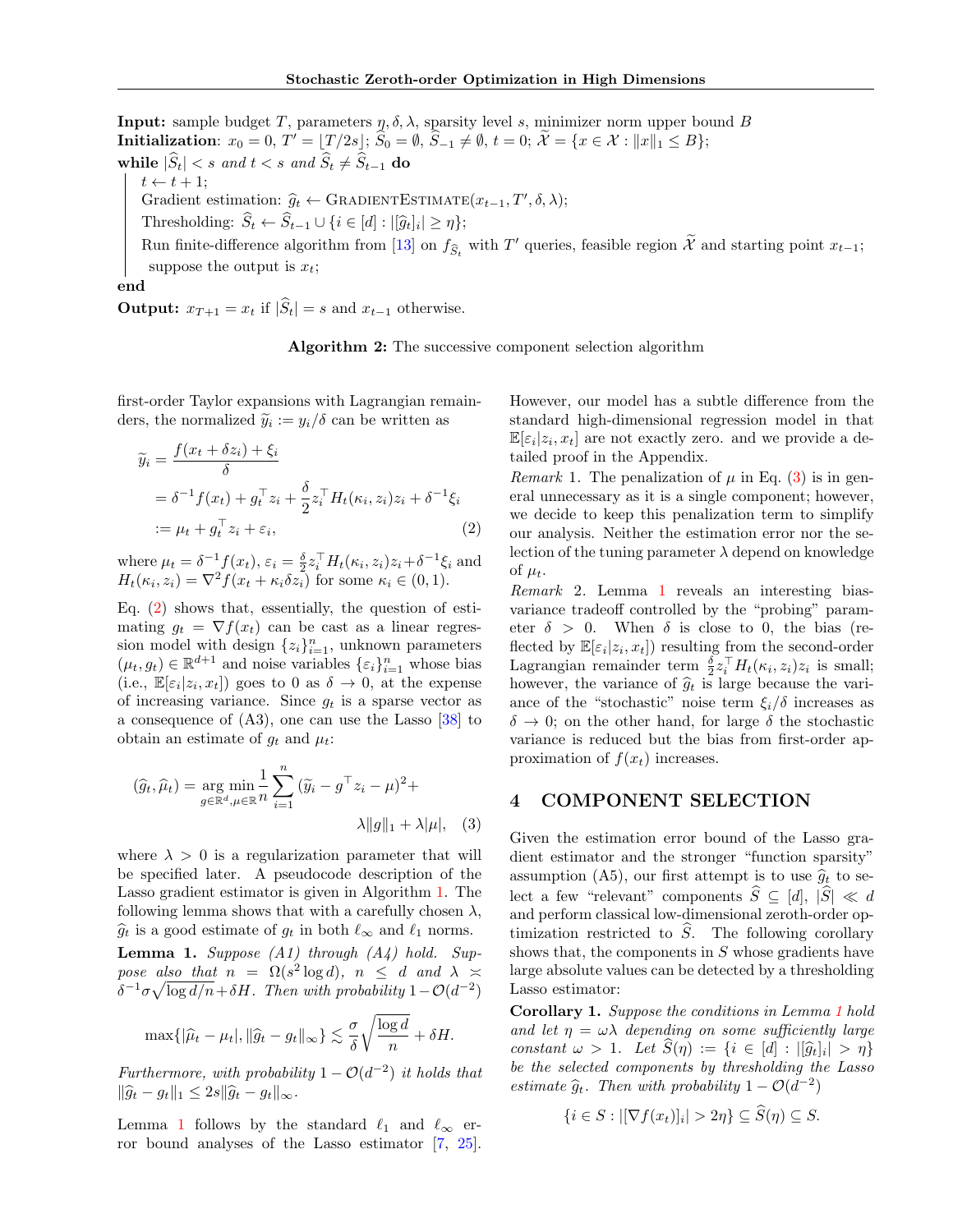Corollary 1 can be proved by directly applying the  $\|\widehat{g}_t - g_t\|_{\infty}$  bound in Lemma 1. It shows that with threshold  $\eta = \omega \lambda$  depending on some sufficiently large constant  $\omega > 1$ , the thresholding estimator  $\hat{S}(\eta)$  with high probability will not include components that do not belong to S (i.e., no false positives). On the other hand, all components in  $S$  that have a sufficiently large partial derivative (at  $x_t$ ) will be detected by  $S(\eta)$ .

Algorithm 2 describes the pseudo-code of a "successive" component selection algorithm inspired by the above observations. The following theorem provides a convergence analysis for Algorithm 2:

**Theorem 1.** Suppose  $(A1)$  through  $(A5)$  hold. Suppose also that  $T = \Omega(s^3 \log d)$  and  $T \leq d$ . Let parameters  $\delta, \lambda, \eta$  be set as  $\delta \ \asymp \ \left( \frac{\sigma^2 s \log d}{H^2 T} \right)$  $\Big)^{1/4}, \ \ \lambda \ \asymp$ 

σ δ  $\sqrt{\frac{s \log d}{T}} + \delta H$  and  $\eta = \omega \lambda$  depending on some sufficiently large constant  $\omega > 1$ . Then with probability at least 0.9

$$
R_{\mathcal{A}}^{\mathsf{S}}(T) \lesssim B \left( \frac{\sigma^2 H^2 s \log d}{T} \right)^{1/4} + \widetilde{\mathcal{O}}(T^{-1/3}), \qquad (4)
$$

The proof of Theorem 1 is essentially a repeated application of Corollary 1, which we defer to the appendix. *Remark* 3. In the  $\widetilde{\mathcal{O}}(\cdot)$  notation in Eq. (4) we suppress polynomial dependency on  $\sigma$ , s, H, B and log d. The  $\leq$  notation does not suppress dependency on any problem dependent constants.

Remark 4. The choices of  $\lambda$  and  $\delta$  differ by factors depending on s from the choices suggested by Lemma 1. This is due to the fact that we divide the sample budget over s rounds of component selection.

Remark 5. Theorem 1 only upper bounds the simple regret of the successive component selection algorithm  $A$ . However, it is clear that Algorithm 2 cannot achieve consistent cumulative regret bounds, because the gradient estimation step already consumes a constant fraction of sample points (up to  $\mathcal{O}(s)$  factors).

Remark 6. The failure probability of Theorem 1 is at a constant level and does not go to  $0$  as  $d$  or  $T$  go to infinity. This is a consequence of the fact that the  $T^{-1/3}$ regret bound of the paper [13] for low-dimensional zeroth-order optimization only holds in expectation. To the best of our knowledge, exponential tail bounds remain an open question [35].

## 5 MIRROR DESCENT

Another possibility of applying the Lasso gradient estimator  $\hat{g}_t$  for optimizing f is to consider classical or sparse first-order methods (e.g., SGD or mirror descent), with the true gradients  $g_t = \nabla f(x_t)$  at each

iteration replaced by their estimates  $\hat{g}_t$ . However, directly plugging in the Lasso estimator leads to poor convergence properties due to the inherent estimation bias in  $\hat{g}_t$ . To overcome such difficulties, we consider the recent work on de-biased Lasso estimators [19, 39, 43] and apply stochastic mirror descent [28] to handle the entrywise error introduced by the debiasing estimators.

### 5.1 De-biased Lasso estimation

The de-biased Lasso estimator was introduced in [43] and generalized in [19, 39] to reduce bias of the Lasso estimator for the purpose of constructing confidence intervals for low-dimensional model components. In our application, the bias-reduced gradient estimate allows stochastic noise to concentrate across epochs and leads to improved convergence rates.

Let  $\widetilde{Y}_t = (\widetilde{y}_1, \ldots, \widetilde{y}_n) \in \mathbb{R}^n$  and  $Z_t = (z_1, \ldots, z_n) \in$  $\mathbb{R}^{n \times d}$  be the vector forms of  $\{\widetilde{y}_i\}_{i=1}^n$  and  $\{z_i\}_{i=1}^n$ . Since the design points  $z_i$  are i.i.d. Rademacher variables, the de-biased gradient estimator  $\tilde{q}_t$  takes a particularly simple form:

The de-biased Lasso :

$$
\widetilde{g}_t := \widehat{g}_t + \frac{1}{n} Z_t^\top (\widetilde{Y}_t - Z_t \widehat{g}_t - \widehat{\mu}_t \cdot 1_n). \tag{5}
$$

Here  $(\hat{g}_t, \hat{\mu}_t)$  is the Lasso estimator defined in Eq. (3) and  $1_n = (1, ..., 1) \in \mathbb{R}^n$  is the *n*-dimensional vector of all ones.

**Lemma 2.** Suppose  $n = \Omega(s^2 \log d)$ . With probability  $1 - \mathcal{O}(d^{-2})$  it holds that

$$
\widetilde{g}_t = g_t + \zeta_t + \gamma_t;
$$

where  $\zeta_t$  is a d-dimensional random vector such that, for any  $a \in \mathbb{R}^d$ ,  $\langle \zeta_t, a \rangle$  conditioned on  $x_t$  is a centered  $\sqrt{n/2}\cdot\alpha$  and  $\alpha \lesssim \sigma \|a\|_2/\delta n$ ; and  $\gamma_t$  is a d-dimensional sub-exponential random variable with parameters  $\nu =$ vector that satisfies

$$
\|\gamma_t\|_{\infty} \lesssim H\delta + \frac{\sigma s \log d}{\delta n} \quad \text{almost surely.}
$$

Comparing Lemma 2 with the error bound obtained for the Lasso estimator  $\hat{g}_t$  in Lemma 1, it is clear that the entry-wise bias (i.e.,  $\|\gamma_t\|_{\infty}$ ) is reduced from  $\mathcal{O}(\delta H + \sqrt{\log d/\delta n})$  to  $\mathcal{O}(\delta H + s \log d/\delta n)$ . Such debiasing is at the cost of inflated stochastic error  $\zeta_t$ , which means that unlike  $\hat{g}_t$ ,  $\tilde{g}_t$  is not a good estimator of  $g_t$  in the  $\ell_1$  or  $\ell_2$  norm.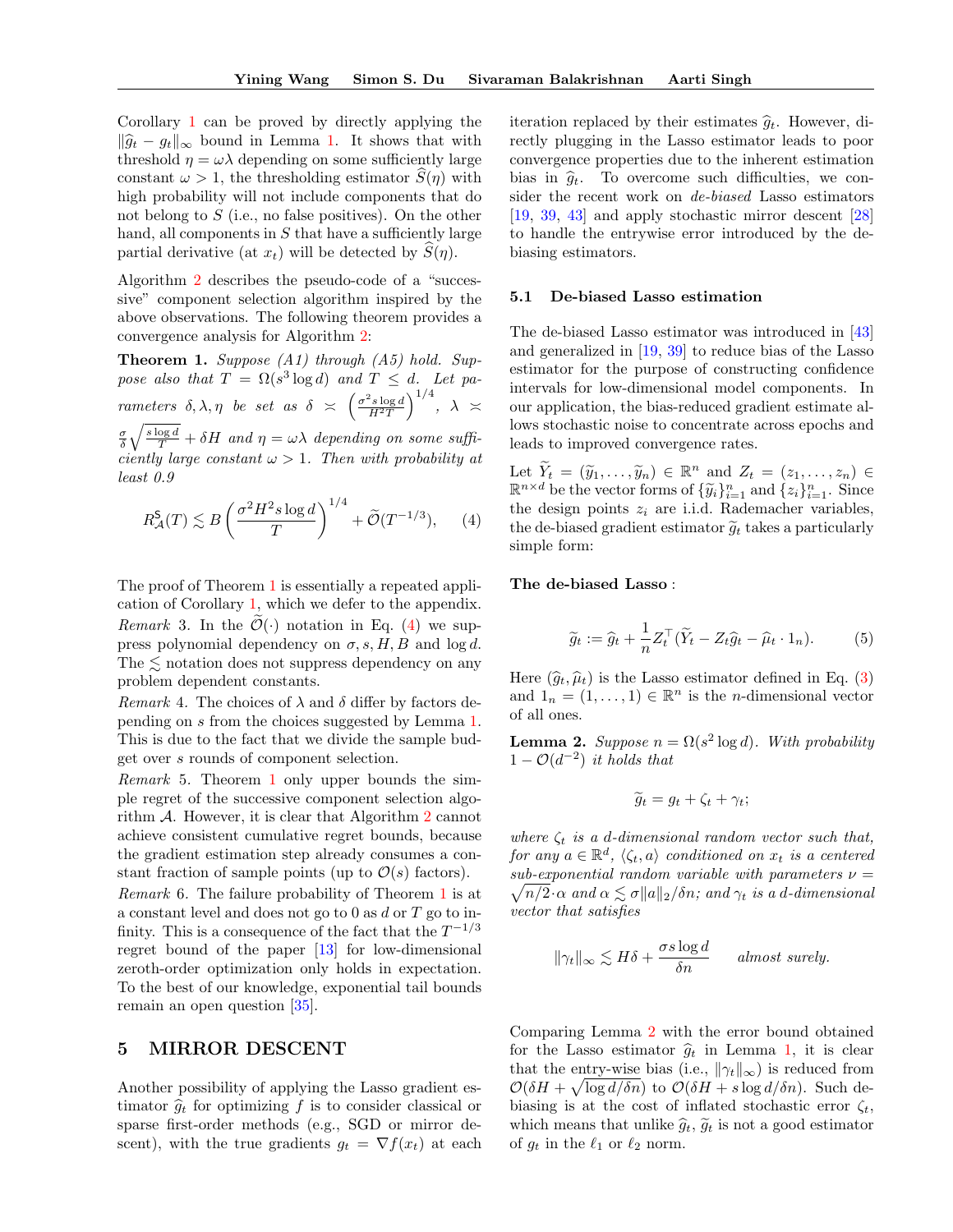**Input:** minimizer norm B, sample budget T, gradient estimate budget n, potential  $\psi$ , parameters  $\eta$ ,  $\delta$ ,  $\lambda$ . Initialization:  $x_0 = 0, T' := [T/2n], X := \{x : ||x||_1 \leq B\};$ for  $t = 0, \ldots, T' - 1$  do Lasso gradient estimation:  $(\widehat{g}_t, \widehat{\mu}_t) \leftarrow \text{GRADIENTESTIMATE}(x_t, 2n, \delta, \lambda);$ De-biasing:  $\widetilde{g}_t \leftarrow \widehat{g}_t + \frac{1}{n} Z_t^\top (\widetilde{Y}_t - Z_t \widehat{g}_t - \widehat{\mu}_t \cdot 1_n);$ MD update:  $x_{t+1} \leftarrow \arg \min_{x \in \widetilde{\mathcal{X}}} \{ \eta \widetilde{g}_t^{\top} (x - x_t) + \Delta_{\psi} (x, x_t) \};$ 

end

Algorithm 3: First-order mirror descent with estimated gradients

### 5.2 Bregman divergence and stochastic mirror descent

Mirror descent (MD) [28] is a classical method in optimization when smoothness and the domain geometry are measured in (possibly) non-Euclidean metrics. The MD algorithm was applied to stochastic optimization with noisy first-order oracles in the papers [27, 1] and was also studied in the work [22] for strongly smooth composite functions with accelerated rates, and in the works [14, 15] for strongly convex composite functions.

Let  $\psi : \mathcal{X} \to \mathbb{R}$  be a continuously differentiable, strictly convex function. The Bregman divergence  $\Delta_{\psi}: \mathcal{X} \times \mathcal{X} \rightarrow \mathbb{R}$  is defined as

$$
\Delta_{\psi}(x, y) := \psi(y) - \psi(x) - \langle \nabla \psi(x), y - x \rangle.
$$
 (6)

Let  $\|\cdot\|_{\psi}$  be a norm and  $\|\cdot\|_{\psi^*}$  be its dual norm, defined as  $||z||_{\psi^*} := \sup\{z \mid x : ||x||_{\psi} \leq 1\}.$  One important class of Bregman divergences is those that are  $\kappa$ -strongly convex with respect to the chosen norm, i.e. they satisfy  $\Delta_{\psi}(x, y) \geq \frac{\kappa}{2} ||x - y||_{\psi}^2$ . Many choices of  $\psi$  lead to a strongly convex Bregman divergence. In this paper we consider the  $\ell_a$  norm as choice of  $\psi$ :  $\psi_a(x) := \frac{1}{2(a-1)} \|x\|_a^2$  for  $1 < a \leq 2$ . It was proved in [1, 37] that  $\psi_a$  leads to a valid Bregman divergence that satisfies 1-strong convexity with respect to  $\|\cdot\|_a$ . With this setup, the MD method iteratively computes

$$
x_{t+1} := \arg\min_{x \in \widetilde{\mathcal{X}}} \left\{ \eta_t \nabla f(x_t)^\top (x - x_t) + \Delta_{\psi}(x, x_t) \right\},\,
$$

where  $\{\eta_t\}_{t=1}^T$  is a sequence of step sizes and  $\mathcal{X} \subseteq \mathcal{X}$  is a subset of the domain  $\mathcal X$  of f. In our problem where  $\nabla f(x_t)$  is not accessible, the de-biased Lasso gradient estimate  $\tilde{q}_t$  is used to replace the exact gradient  $\nabla f(x_t)$ . A pseudo-code description of our method is given in Algorithm 3.

#### 5.3 Rates of convergence

We present the following convergence rate for Algorithm 3, which is proved in the appendix:

**Theorem 2.** Suppose  $(A1)$  through  $(A4)$  hold. Suppose also that  $T = \Omega(s^3 \log^2 d + s(1 + H)^2(1 +$  $B^4H^4\log^2 d$ ),  $T \leq d$  and that we choose the parameters  $n := |(1 + H)\sqrt{sT}|, \eta := B\sqrt{\frac{n \log d}{T}}, \text{ and}$  $\delta := \sqrt{s \log d/n}$ . Then with probability  $1 - \mathcal{O}(d^{-1})$ 

$$
R_{\mathcal{A}}^{\mathsf{C}}(T) \lesssim \xi_{\sigma,s} B \sqrt{\log d} \left[ \frac{(1+H)^2 s}{T} \right]^{1/4} + \widetilde{\mathcal{O}}(T^{-1/2}).
$$
  
where  $\xi_{\sigma,s} = 1 + \sigma + \sigma^2/s$ .

Theorem 2 shows that Algorithm 3 has similar convergence rate as the successive component selection algorithm, but operates under weaker conditions (i.e., without the function sparsity assumption (A5)). There are also two additional differences between results in Theorems 1 and 2. First, Theorem 2 upper bounds the cumulative regret  $R_{\mathcal{A}}^{\mathsf{C}}(T)$ , while the error bound in Theorem 1 only applies to the simple regret  $R_{\mathcal{A}}^{\mathsf{S}}(T)$ . Furthermore, the error bound in Theorem 2 holds with high-probability  $(1 - \mathcal{O}(d^{-1}))$ , while the results in Theorem 1 only hold with constant probability.

#### 5.4 Improved rates with Hessian smoothness

We show an extension of our algorithm that greatly improves the convergence rate under additional smoothness conditions on  $\nabla^2 f$ , with a small loss in computational efficiency. Formally, we assume:

A6 (*Hessian smoothness*). There exists  $L > 0$  such that for all  $x, x' \in \mathcal{X}$ ,

$$
\|\nabla^2 f(x) - \nabla^2 f(x')\|_1 \le L\|x - x'\|_{\infty}
$$

Recall that  $||A||_1 = \sum_{i,j} |A_{ij}|$  denotes the entry-wise  $\ell_1$  norm of a matrix A.

If  $f$  is three-times differentiable, then  $(46)$  is implied by the condition that  $\|\nabla^3 f(x)\|_1 \leq L$  for all  $x \in \mathcal{X}$ , where  $||A||_1 := \sum_{i,j,k} |A_{ijk}|$  is the entry-wise  $\ell_1$  norm of a third order tensor. However, (A6) in general does not require third-order differentiability of  $f$ .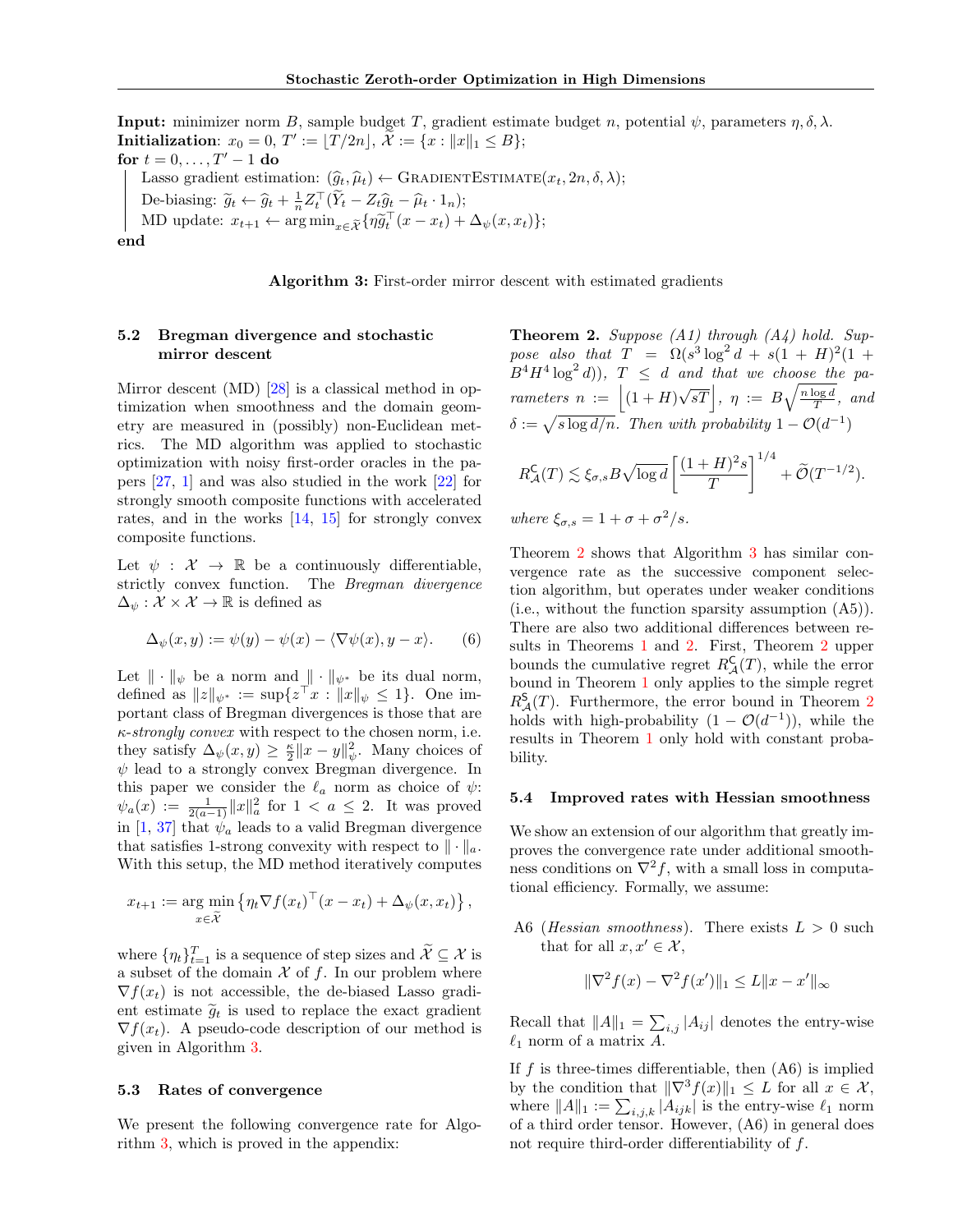

Figure 1: Sparse quadratic optimization with identity quadratic term.

Recall the de-biased Lasso gradient estimator  $\tilde{g}_t(\delta)$  in Eqs. (3.5) corresponding to a probing step size of  $\delta$ . Under the additional condition (A6), the analysis in Lemma 2 can be strengthened as below:

**Lemma 3.** Suppose  $(A1)$  through  $(A4)$  and  $(A6)$  hold. Suppose also that  $n = \Omega(s^2 \log d)$ ,  $n \leq d$  and  $\lambda \geq$  $\delta^{-1}\sigma\sqrt{\log d/n} + \delta H$ . Then with probability  $1 - \mathcal{O}(d^{-2})$ 

$$
\widetilde{g}_t(\delta) = g_t + \frac{\delta}{2} \mathbb{E} \left[ (z^\top H_t z) z \right] + \widetilde{\zeta}_t(\delta) + \widetilde{\beta}_t(\delta) + \widetilde{\gamma}_t(\delta),
$$

where  $g_t = \nabla f(x_t)$ ,  $H_t = \nabla^2 f(x_t)$ ; for any  $a \in \mathbb{R}^d$ ,  $\langle \zeta_t(\delta), a \rangle$  conditioned on  $x_t$  is a centered d-dimensional sub-exponential random variable with parameters  $\nu^2 = \sqrt{n/2} \cdot \alpha$  and  $\alpha \leq \sigma ||a||_2 / \delta n$ ;  $(\widetilde{\beta}_1(\delta), a)$  conditioned on  $\sqrt{n/2} \cdot \alpha$  and  $\alpha \lesssim \sigma \|a\|_2/\delta n$ ;  $\langle \beta_t(\delta), a \rangle$  conditioned on  $x_t$  is a centered d-dimensional sub-Gaussian random variable with parameter  $\nu \lesssim \delta H \|a\|_1/\sqrt{n}$ ;  $\gamma_t(\delta)$  is a d-dimensional vector that satisfies

$$
\|\widetilde{\gamma}_t(\delta)\|_\infty \lesssim L\delta^2 + \frac{\sigma s\log d}{n\delta} + s\delta H\sqrt{\frac{\log d}{n}}.
$$

Note that  $\tilde{\zeta}_t(\delta)$  and  $\tilde{\beta}_t(\delta)$  might be correlated conditioned on  $x_t$ . Comparing Lemma 3 with Lemma 2, we observe that the bias term  $\tilde{\gamma}_t(\delta)$  is significantly smaller  $(\mathcal{O}(\delta^2))$  instead of  $\mathcal{O}(\delta)$ ; while the second term  $\frac{\delta}{2} \mathbb{E}[(z^\top H_t z)z]$  is still a bias term with non-zero mean, it only depends on  $\delta$  and can be easily removed. This motivates the following definition of a "twice debiased" gradient estimator:

#### The twice de-biased estimator:

$$
\widetilde{g}_t^{\text{tw}} := 2\widetilde{g}_t(\delta/2) - \widetilde{g}_t(\delta). \tag{7}
$$

Corollary 2. Suppose the conditions in Lemma 3 are satisfied. Then with probability  $1 - \mathcal{O}(d^{-2})$ ,

$$
\widetilde{g}_t^{\mathsf{tw}} - g_t = \widetilde{\zeta}_t + \widetilde{\beta}_t + \widetilde{\gamma}_t,
$$

where  $\zeta_t = 2\zeta_t(\delta/2) - \zeta_t(\delta)$ ,  $\beta_t = 2\beta_t(\delta/2) - \beta_t(\delta)$  and  $\widetilde{\gamma}_t = \widetilde{\gamma}_t(\delta/2) - \widetilde{\gamma}_t(\delta).$ 



Figure 2: Sparse quadratic optimization with polynomial decay of eigenvalues.



Figure 3: Sparse fourth-degree polynomial optimization with identity quadratic term.

The twice de-biased estimator is, in principle, similar to the "twicing" trick in nonparametric kernel smoothing [29] that reduces estimation bias. In particular, Corollary 2 shows that the  $\frac{\delta}{2} \mathbb{E}[(z^\top H_t z)z]$  bias term is cancelled by the "twicing" trick, and the remaining bias term  $\tilde{\gamma}$  is an order of magnitude smaller than  $\gamma$  in the bias term before twicing (e.g., Lemma 2). We also remark that the twice de-biased estimator  $\widetilde{g}_t^{\text{tw}}$  does not significantly increase the computational burden, because the method remains first-order and only (two copies of) the de-biased gradient estimate needs to be computed.

Plugging the "twice" de-biased gradient estimator  $\tilde{g}_t^{\text{tw}}$ into the stochastic mirror descent procedure (Algorithm 3) and choosing tuning parameters  $n, \lambda, \delta$  and  $\eta$ appropriately, we obtain the following improved convergence rate:

**Theorem 3.** Suppose  $(A1)$  through  $(A4)$  and  $(A6)$ hold. Suppose also that  $T = \Omega(s^3 \log^2 d + (1+L)^2 s^2 +$  $H^2B^2(1+L)s\log d)$  and  $T\leq d$ . Let  $\eta:=Bn^{2/3}\sqrt{\frac{\log d}{T}}$ ,  $n := \lfloor (1 + L)s^{2/3}\sqrt{T} \rfloor$  and  $\delta := (s \log d/n)^{1/3}$ . Then the simple regret  $R^{\mathsf{S}}_{\mathcal{A}}(T)$  can be upper bounded with probability  $1 - \mathcal{O}(d^{-1})$  as

$$
R_{\mathcal{A}}^{S}(T) \lesssim \widetilde{\xi}_{\sigma,s} B \sqrt{\log d} \left( \frac{(1+L)s^{2/3}}{T} \right)^{1/3} + \widetilde{\mathcal{O}}(T^{-5/12}),
$$
  
where  $\widetilde{\xi}_{\sigma,s} = (1 + \sigma + \sigma^2/s^{2/3}).$ 

As a simple illustration consider the following example: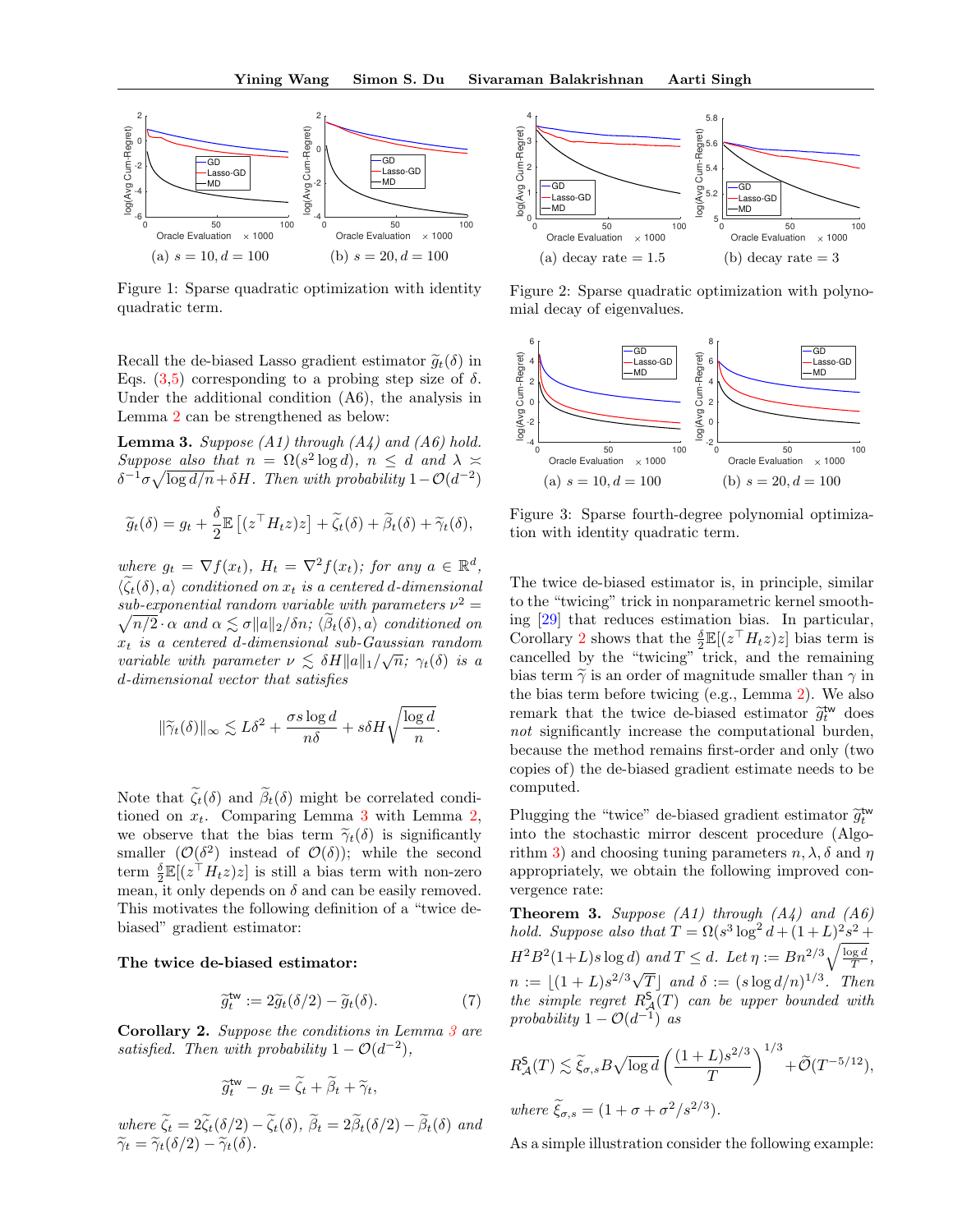Example 1. Consider a quadratic function  $f(x) =$  $\frac{1}{2}(x-x^*)^\top Q(x-x^*)$  with (unknown)  $Q \succeq 0$  being positive semi-definite and supported on  $S \subseteq [d]$  with  $|S| \leq s$ , meaning that  $Q_{ij} = 0$  if  $i \notin S$  or  $j \notin S$ . It is easy to verify that  $f$  satisfies  $(A1)$  through  $(A5)$ , and also (A6) with  $L = 0$  because  $\nabla^2 f(x) \equiv Q$ , independent of x. Subsequently, applying results in Theorem 3 we obtain a convergence rate of  $\mathcal{O}(T^{-1/3})$  for the simple regret  $R^{\mathsf{S}}_{\mathcal{A}}(T)$ .

More broadly, compared to Theorem 2, the stochastic mirror descent algorithm with the twice de-biased gradient estimator  $(\tilde{g}_t^{\text{tw}})$  has the convergence rate of  $\mathcal{O}(T^{-1/3})$  which is the improper vertice that  $\mathcal{O}(T^{-1/3})$ , which is a strict improvement over the  $\mathcal{O}(T^{-1/4})$  rate in Theorem 2. Such improvement is at the cost of the additional assumption of Hessian smoothness (A6); however, the optimization algorithm remains almost unchanged and no second-order information is required at runtime. Finally, we remark that Theorem 3 only applies to the simple regret  $R^{\mathsf{S}}_{\mathcal{A}}(T)$ ; we have yet to work out a similar bound for the cumulative regret for the particular choices of n and  $\delta$  in Theorem 3.

# 6 SIMULATIONS

We compare our two proposed algorithms with the baseline method for low-dimensional zeroth-order optimization (proposed in [13]) on synthetic function examples. We use GD to represent "zeroth order" gradient descent algorithm proposed in [13], Lasso-GD to represent Algorithm 2 and MD to represent Algorithm 3. For our synthetic function examples, we first construct a convex low-dimensional function  $f_S : \mathbb{R}^{|S|} \to \mathbb{R}$  on a uniformly chosen subset  $S \subseteq [d]$ with size s, and then "extend"  $f_S$  to f defined on the high-dimensional domain  $\mathbb{R}^d$  by  $f(x) \equiv f_S(x_S)$ . Functions constructed as such naturally satisfy the sparsity assumptions  $(A3)$ ,  $(A4)$  and  $(A5)$ . In all plots we start at the 1000th iterations (oracle evaluations) of all algorithms to avoid clutter caused by the volatile burn-in phases. Thus, the starting points in the plots are slightly different for different algorithms.

In Figure 1 we consider sparse quadratic optimization problem with  $f_S(x_S) = x_S^{\dagger} Q x_S + b^{\dagger} x_S$  where we set  $Q_{ii} = 1$  and  $b_i = 1$  for  $i \in S$  and other entries to 0. In Figure 2 we consider sparse quadratic optimization problem with  $f_S(x_S) = x_S^{\dagger} Q x + b^{\dagger} x_S$  where we set  $Q_{ii} = i^{-\gamma}$  where  $\gamma$  is the eigenvalue decay rate and  $b_i = 1$  for  $i \in S$  and other entries to 0. In Figure 3 we consider sparse degree-4 polynomial optimization problem with  $f_S(x) = |(x_S - b)^{\top} Q(x_S - b)|^2 + (x_S - b)^{\top} Q(x_S - b)$  $(b)$   $Q(x_S - b)$  where we set  $Q_{ii} = 1$  and  $b_i = 1$  for  $i \in S$  and other entries to 0. All hyper-parameters are tuned by grid search. The cumulative regret  $R^{\mathsf{C}}_{\mathcal{A}}(t)$  =

 $\frac{1}{t}\sum_{t'=0}^{t-1} f(x_t) - f^*$  is reported for all algorithms and selected time epochs  $t \leq T$ .

We observe that in all our simulation settings, the vanilla gradient descent algorithm is dominated by our proposed algorithms. Our simulation results also suggest that the mirror descent algorithm is superior to the successive component selection algorithm. MD is also easier to use in practice as it has fewer parameters. Thus, we recommend mirror descent algorithm for practical use.

# 7 CONCLUDING REMARKS

In this paper we consider the problem of optimizing high-dimensional functions with noisy zeroth-order oracles. Two algorithms are proposed that work under sparsity assumptions on the gradients/Hessians or the functions themselves, and we provide convergence bounds that only depend logarithmically on the ambient domain dimension d.

We view our work as a first step towards rather than the resolution of this problem. In particular, in future work we hope to address the following questions:

1. Both Algorithms 2 and 3 require "strong" sparsity conditions on the input function or its gradients, meaning that they have to be exactly sparse. It is an important question whether near dimensionindependent convergence can be achieved with only "weak" sparsity assumptions, which only assume, for instance, that the  $\ell_1$  norm of the function gradient and Hessian are bounded. Such results, if possible, would greatly expand the applicability of the problem, as few functions in practice are exactly sparse.

2. Our proposed algorithms have an  $\mathcal{O}(T^{-1/4})$  convergence rate, and the mirror descent algorithm converges at  $\mathcal{O}(T^{-1/3})$  with additional Hessian smoothness conditions. On the other hand, in low-dimensional zeroth-order optimization it is well-understood that the optimal convergence rate is  $\mathcal{O}(\text{poly}(d)T^{-1/2})$ , and there are computationally efficient algorithms achieving such rates [8]. Thus, an interesting open question is whether, under additional strong or weak sparsity conditions, a similar convergence rate of  $\mathcal{O}(\text{poly}\log(d)T^{-1/2})$  can be achieved, with only polylogarithmic dependency on the ambient dimension d.

### ACKNOWLEDGEMENTS

We would like to thank Renbo Zhao, Qi Lei and Yuanzhi Li for helpful discussions. This work is supported by CMU ProSEED/BrainHub seed grant, AFRL FA8750-17-2-0212, NSF CAREER IIS1252412, and NSF DMS1713003.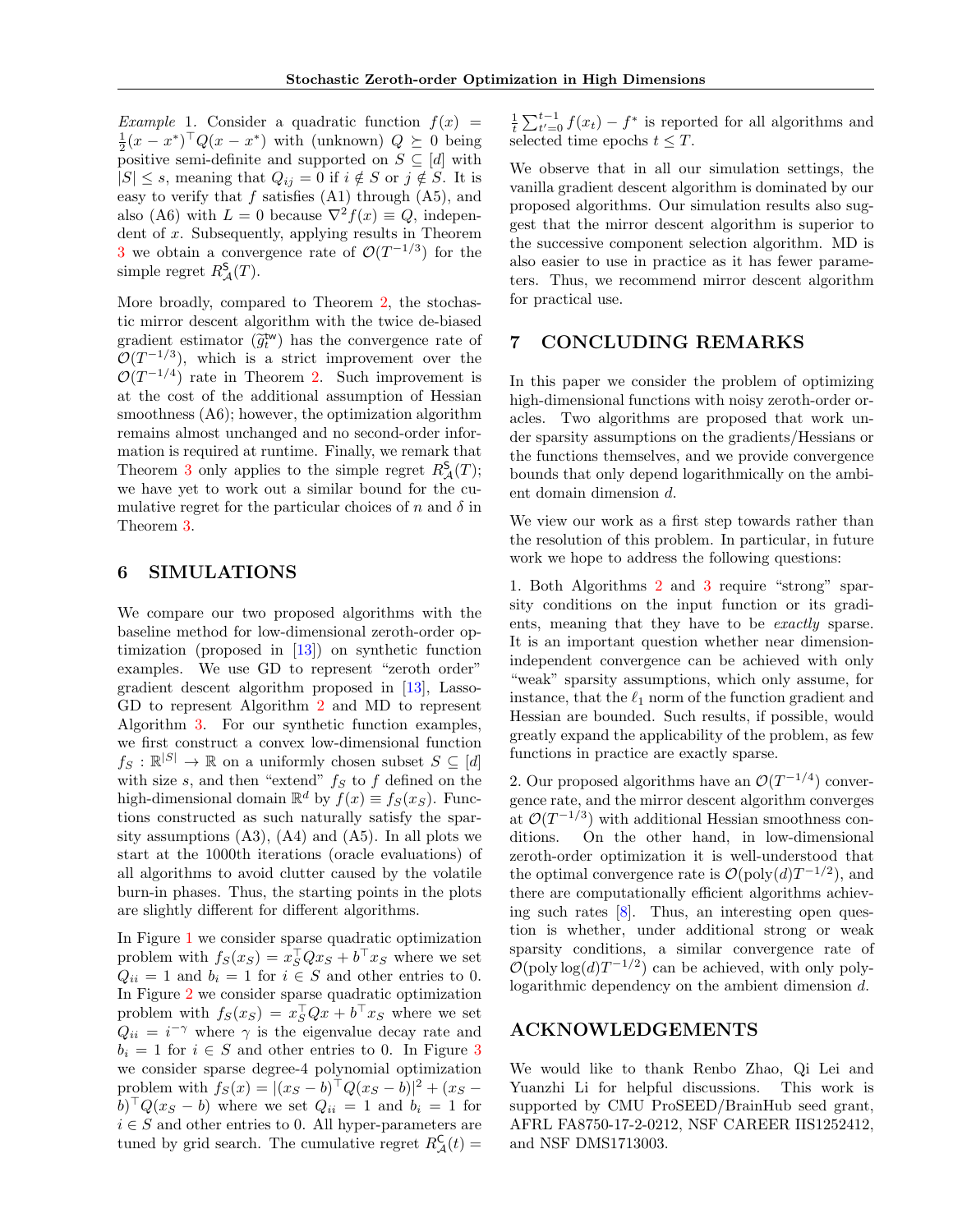### References

- [1] A. Agarwal, P. L. Bartlett, P. Ravikumar, and M. J. Wainwright. Information-theoretic lower bounds on the oracle complexity of stochastic convex optimization. IEEE Transactions on Information Theory, 58(5):3235-3249, 2012.
- [2] A. Agarwal, O. Dekel, and L. Xiao. Optimal algorithms for online convex optimization with multi-point bandit feedback. In Proceedings of the annual Conference on Learning Theory (COLT), 2010.
- [3] A. Agarwal, D. Foster, D. Hsu, S. Kakade, and A. Rakhlin. Stochastic convex optimization with bandit feedback. SIAM Journal on Optimization, 23(1):213–240, 2013.
- [4] A. S. Bandeira, K. Scheinberg, and L. N. Vicente. Computation of sparse low degree interpolating polynomials and their application to derivativefree optimization. Mathematical Programming, 134:223–257, 2012.
- [5] A. S. Bandeira, K. Scheinberg, and L. N. Vicente. Convergence of trust-region methods based on probabilistic models. SIAM Journal on Optimization, 24(3):1238–1264, 2014.
- [6] A. Beck and M. Teboulle. Mirror descent and nonlinear projected subgradient methods for convex optimization. Operations Research Letters, 31(3):167–175, 2003.
- [7] P. J. Bickel, Y. Ritov, and A. B. Tsybakov. Simultaneous analysis of lasso and dantzig selector. The Annals of Statistics, 37(4):1705–1732, 2009.
- [8] S. Bubeck, R. Eldan, and Y. T. Lee. Kernel-based methods for bandit convex optimization. In Proceedings of the annual ACM SIGACT Symposium on Theory of Computing (STOC), 2017.
- [9] A. D. Bull. Convergence rates of efficient global optimization algorithms. Journal of Machine Learning Research, 12(Oct):2879–2904, 2011.
- [10] E. J. Candès, J. Romberg, and T. Tao. Robust uncertainty principles: Exact signal reconstruction from highly incomplete frequency information. IEEE Transactions on Information Theory, 52(2):489–509, 2006.
- [11] D. L. Donoho. Compressed sensing. IEEE Transactions on Information Theory, 52(4):1289–1306, 2006.
- [12] J. C. Duchi, S. Shalev-Shwartz, Y. Singer, and A. Tewari. Composite objective mirror descent. In Proceedings of the annual Conference on Learning Theory (COLT), 2010.
- [13] A. D. Flaxman, A. T. Kalai, and H. B. McHanan. Online convex optimization in the bandit setting: gradient descent without a gradient. In Proceedings of the ACM-SIAM Symposium on Discrete Algorithms (SODA), 2005.
- [14] S. Ghadimi and G. Lan. Optimal stochastic approximation algorithms for strongly convex stochastic composite optimization I: A generic algorithmic framework. SIAM Journal on Optimization, 22(4):1469–1492, 2012.
- [15] S. Ghadimi and G. Lan. Optimal stochastic approximation algorithms for strongly convex stochastic composite optimization, II: shrinking procedures and optimal algorithms. SIAM Journal on Optimization, 23(4):2061–2089, 2013.
- [16] E. Hazan and K. Levy. Bandit convex optimization: Towards tight bounds. In Proceedings of Advances in Neural Information Processing Systems (NIPS), 2014.
- [17] W. Hoeffding. Probability inequalities for sums of bounded random variables. Journal of the American Statistical Association, 58(301):13–30, 1963.
- [18] K. G. Jamieson, R. Nowak, and B. Recht. Query complexity of derivative-free optimization. In Proceedings of Advances in Neural Information Processing Systems (NIPS), 2012.
- [19] A. Javanmard and A. Montanari. Confidence intervals and hypothesis testing for highdimensional regression. Journal of Machine Learning Research, 15(1):2869–2909, 2014.
- [20] R. Johnson and T. Zhang. Accelerating stochastic gradient descent using predictive variance reduction. In Proceedings of Advances in neural information processing systems (NIPS), 2013.
- [21] K. Knight and W. Fu. Asymptotics for lasso-type estimators. The Annals of statistics, 28(5):1356– 1378, 2000.
- [22] G. Lan. An optimal method for stochastic composite optimization. Mathematical Programming, 133:365–397, 2012.
- [23] D. D. Leeds, J. A. Pyles, and M. J. Tarr. Exploration of complex visual feature spaces for object perception. Frontiers in computational neuroscience, 8, 2014.